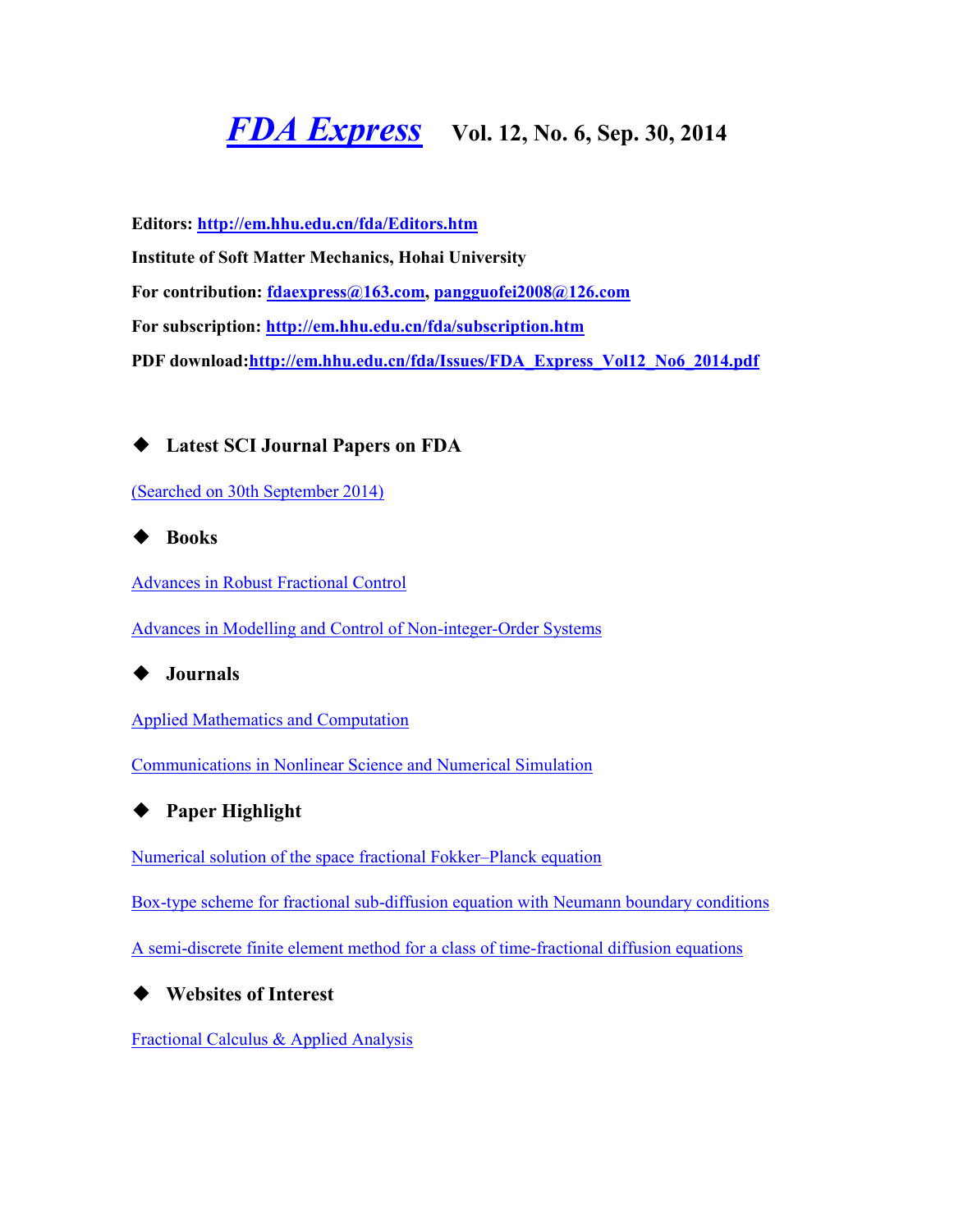# **Latest SCI Journal Papers on FDA**

========================================================================

### **(Searched on 30th September 2014)**

------------------------------------------

[A Collocation Method for Solving Fractional Riccati](http://apps.webofknowledge.com/full_record.do?product=UA&search_mode=MarkedList&qid=10&SID=W1Xom58nFVYjhNxxJxF&page=1&doc=1&colName=WOS) Differential Equation By: Gulsu, Mustafa; Ozturk, Yalcin; Anapali, Ayse ADVANCES IN APPLIED MATHEMATICS AND MECHANICS Volume: 5 Issue: 6 Pages: 872-884 Published: DEC 2014

[Approximate controllability of impulsive fractional neutral evolution equations with](https://apps.webofknowledge.com/full_record.do?product=WOS&search_mode=MarkedList&qid=4&SID=Z1hGhmbjLRTWU3dKSs5&page=1&doc=1&colName=WOS)  [Riemann-Liouville fractional derivatives](https://apps.webofknowledge.com/full_record.do?product=WOS&search_mode=MarkedList&qid=4&SID=Z1hGhmbjLRTWU3dKSs5&page=1&doc=1&colName=WOS) 

By: Liu, Xianghu; Liu, Zhenhai; Bin, Maojun JOURNAL OF COMPUTATIONAL ANALYSIS AND APPLICATIONS Volume: 17 Issue: 3 Pages: 468-485 Published: NOV 2014

[Analytic study on a state observer synchronizing a class of linear fractional differential systems](http://apps.webofknowledge.com/full_record.do?product=UA&search_mode=MarkedList&qid=9&SID=4DzAyhVOlnbU4j3pKuL&page=1&doc=4&colName=WOS)  By: Zhou, Xian-Feng; Huang, Qun; Jiang, Wei; et al. COMMUNICATIONS IN NONLINEAR SCIENCE AND NUMERICAL SIMULATION Volume: 19 Issue: 10 Pages: 3808-3819 Published: OCT 2014

[Design of digital Feller fractional order integrator](https://apps.webofknowledge.com/full_record.do?product=UA&search_mode=MarkedList&qid=13&SID=T2LZEzjgHkLmrXT6xm8&page=1&doc=4&colName=WOS) 

By: Tseng, Chien-Cheng; Lee, Su-Ling SIGNAL PROCESSING Volume: 102 Pages: 16-31 Published: SEP 2014

[A class of nonlinear differential equations with fractional integrable impulses](http://apps.webofknowledge.com/full_record.do?product=UA&search_mode=MarkedList&qid=6&SID=Q1RWDMbjuLyD2OlpR43&page=1&doc=4&colName=WOS)  By: Wang, JinRong; Zhang, Yuruo COMMUNICATIONS IN NONLINEAR SCIENCE AND NUMERICAL SIMULATION Volume: 19 Issue: 9 Pages: 3001-3010 Published: SEP 2014

[\[Back\]](file:///C:/Users/Administrator/AppData/Local/Microsoft/Windows/Temporary%20Internet%20Files/FrontPageTempDir/pvw2.htm%231)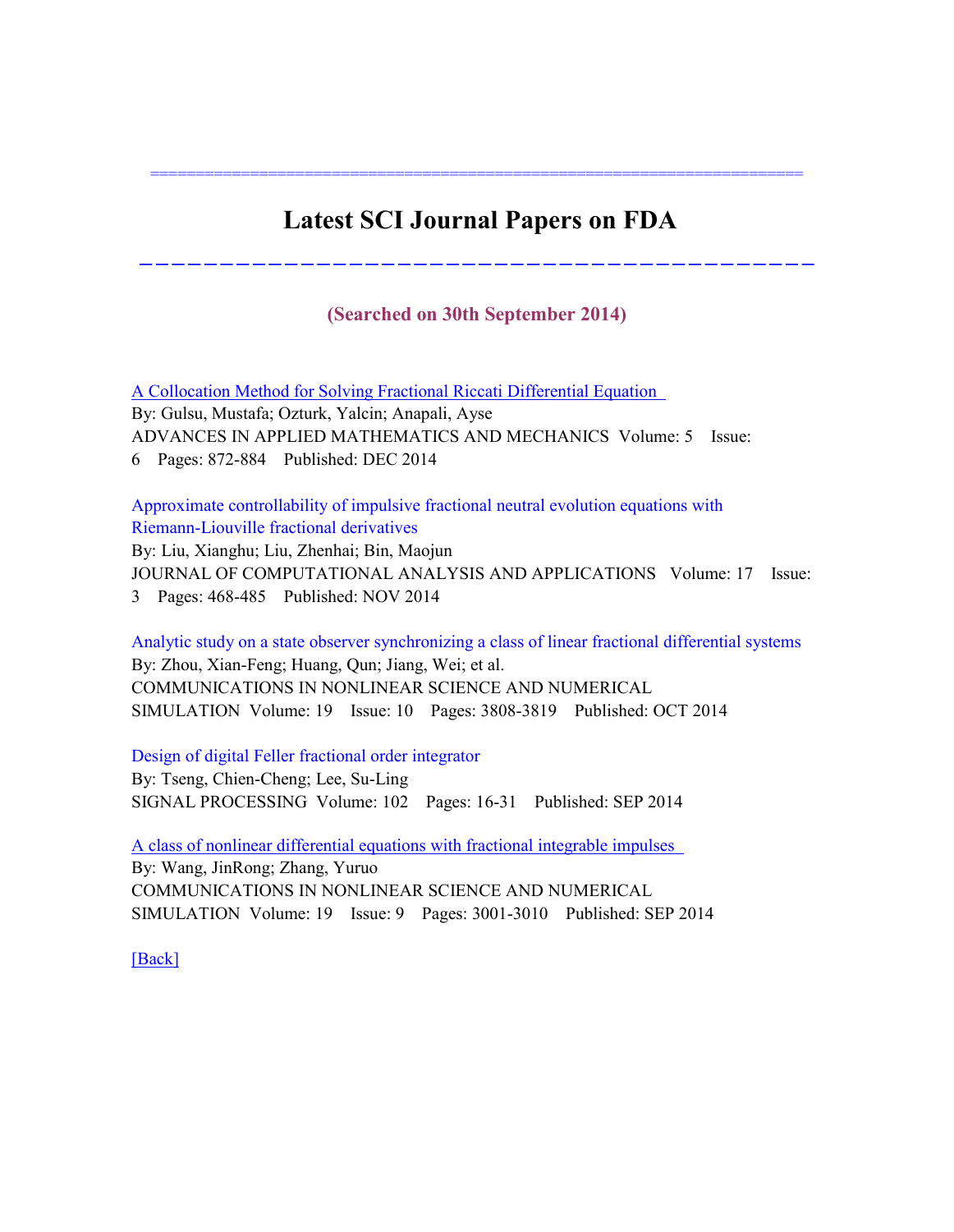# **Books**

==========================================================================

## **Advances in Robust Fractional Control**

------------------------------------------

Fabrizio Padula, Antonio Visioli

#### **Book Description**

The aim of this book is to present design methodologies for fractional control systems. Here, fractional control system means that the controller, the process or both can be fractional. Different approaches are described but the common framework is that the robustness of the control system is considered explicitly in the design. Accordingly, the first part of the book is more industrial oriented and is focused on the design of fractional controllers for integer processes, aiming at evaluating the difference between fractional and integer control. In particular, fractional-order proportional-integral-derivative controllers are considered, since integer-order proportional-integral-derivative regulators are, undoubtedly, the most employed controllers in industry. The second part of the book deals with a more general approach to fractional control systems. Well-known and effective techniques for integer-order systems, such as optimal control and optimal input–output-inversion-based control are extended to fractional systems.

More information on this book can be found by the following link: <http://link.springer.com/book/10.1007/978-3-319-10930-5>

[\[Back\]](file:///C:/Users/Administrator/AppData/Local/Microsoft/Windows/Temporary%20Internet%20Files/FrontPageTempDir/pvw2.htm%231)

### **Advances in Modelling and Control of Non-integer-Order Systems**

------------------------------------------

Krzysztof J. Latawiec, Marian Łukaniszyn, Rafał Stanisławski

#### **Book Description**

The fractional calculus has recently attracted an unprecedented research interest both from the academia and various application-related environments. The field has experienced a publication explosion and apparently matured but it is still far from conceptual completeness both in the theory and, in particular, applications and implementations.This volume presents one small step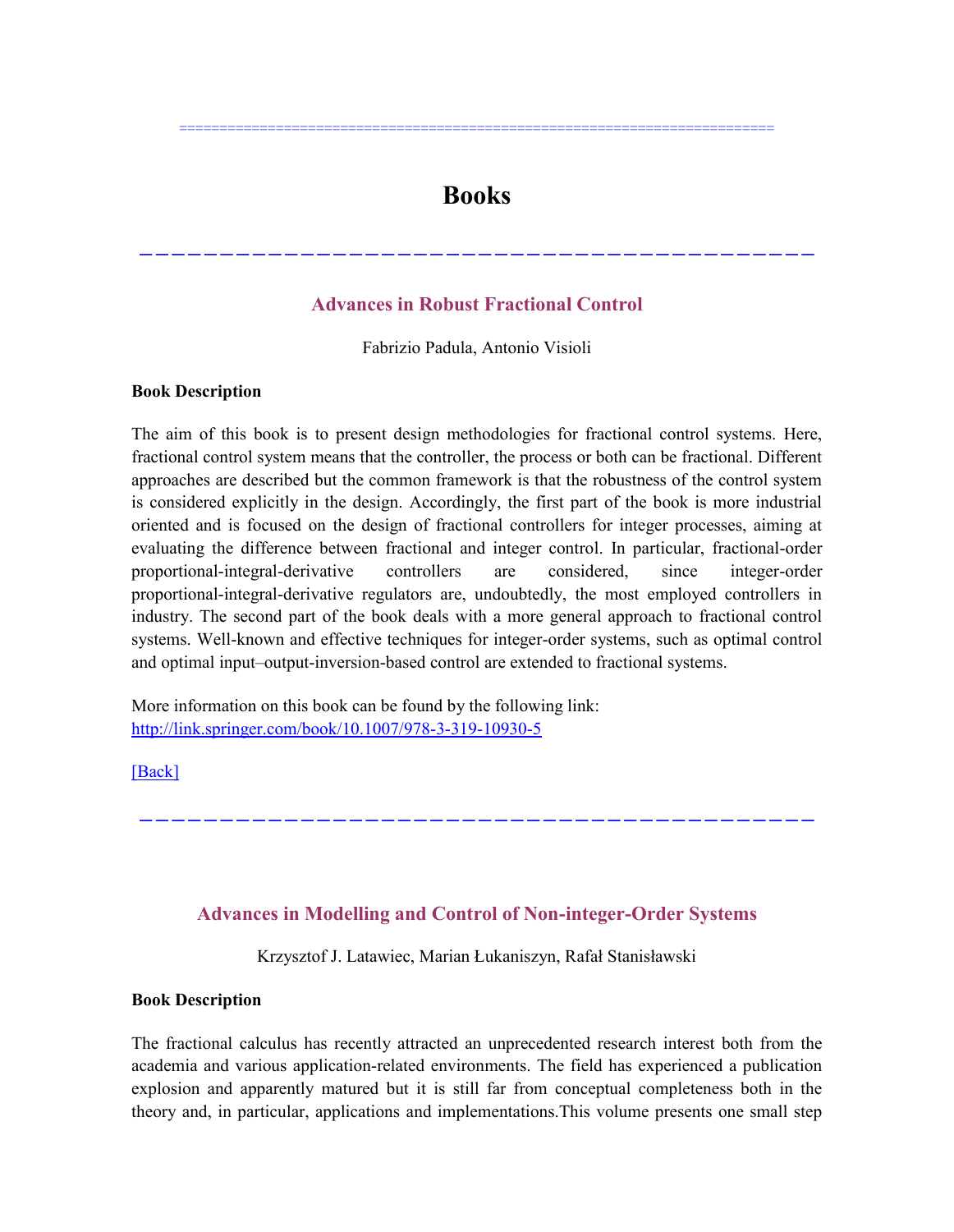ahead in the development of the theory and applications of the fractional calculus. Divided into six parts, it provides a bunch of new results in, consecutively, mathematical fundamentals, approximation, modeling and simulations, controllability and control, stability analysis and applications of various noninteger-order methodologies.

More information on this book can be found by the following link: <http://link.springer.com/book/10.1007/978-3-319-09900-2>

[\[Back\]](file:///C:/Users/Administrator/AppData/Local/Microsoft/Windows/Temporary%20Internet%20Files/FrontPageTempDir/pvw2.htm%231)

**Journals**

========================================================================

# **Applied Mathematics and Computation**

------------------------------------------

Volume 245, Pages 1-592 (selected)

[New hybrid conjugate gradient method for unconstrained optimization](http://www.sciencedirect.com/science/article/pii/S0096300314010637)

J.K. Liu, S.J. Li

[Global stochastic stability analysis for stochastic neural networks with infinite delay and](http://www.sciencedirect.com/science/article/pii/S0096300314009382)  [Markovian switching](http://www.sciencedirect.com/science/article/pii/S0096300314009382)

Ying Guo, Huan Su, Xiaohua Ding, Ke Wang

Sobolev type fractional abstract evolution equations with nonlocal conditions and optimal [multi-controls](http://www.sciencedirect.com/science/article/pii/S0096300314010303)

Amar Debbouche, Juan J. Nieto

[Power law approximations for radioactive decay chains](http://www.sciencedirect.com/science/article/pii/S0096300314010054)

Frank Massey, Jeffrey Prentis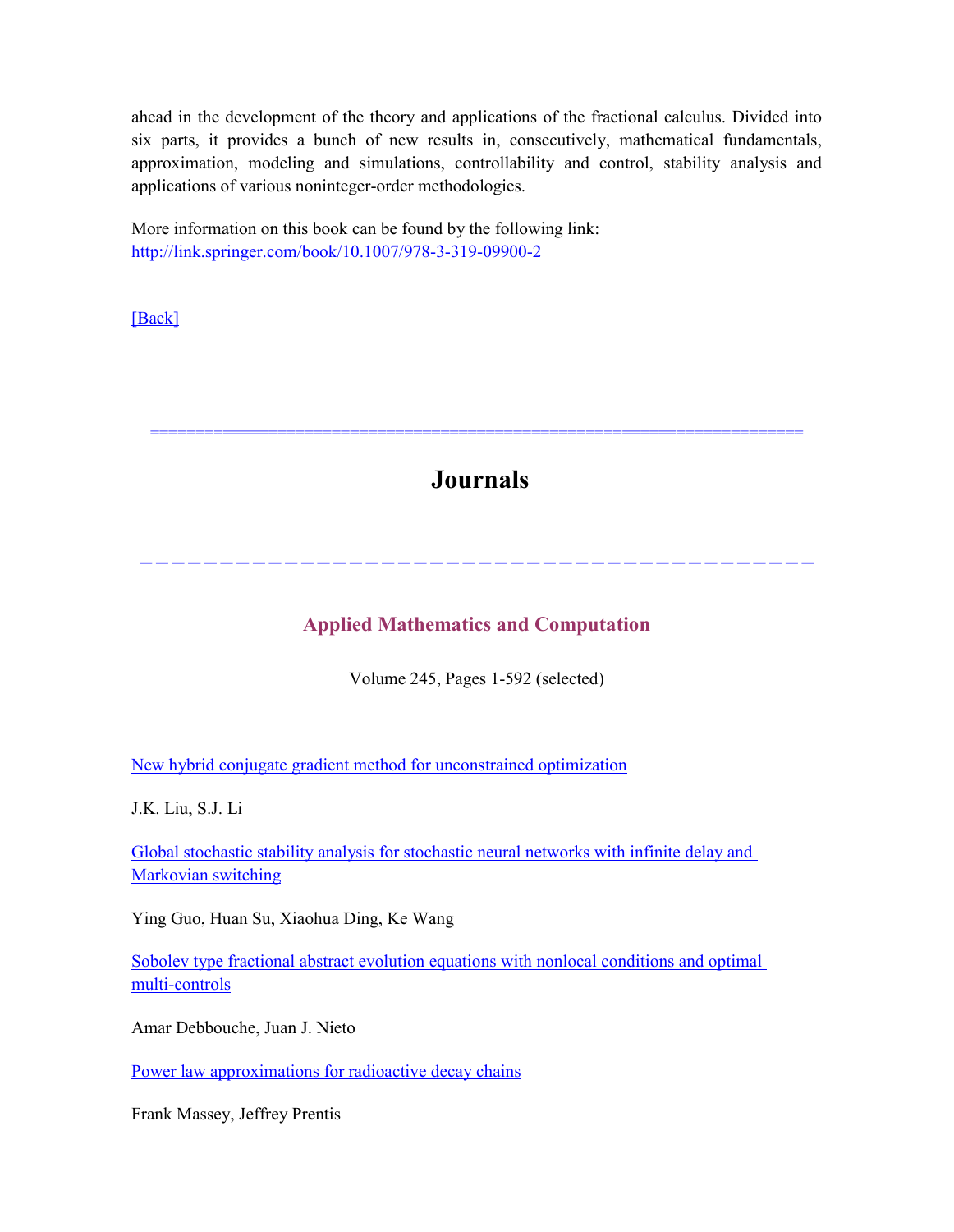[Lyapunov-type inequality for a class of even-order linear differential equations](http://www.sciencedirect.com/science/article/pii/S0096300314010492)

Xiaojing Yang, Yong-In Kim, Kueiming Lo

[Analysis of an integro-differential system modeling tumor growth](http://www.sciencedirect.com/science/article/pii/S0096300314010388)

Lucia Maddalena

[A novel class of fractionally orthogonal quasi-polynomials and new fractional quadrature](http://www.sciencedirect.com/science/article/pii/S0096300314010480)  [formulas](http://www.sciencedirect.com/science/article/pii/S0096300314010480)

Milan R. Rapaic, Tomislav B. Šekara, Vidan Govedarica

Some new nonlinear Volterra–[Fredholm type dynamic integral inequalities on time scales](http://www.sciencedirect.com/science/article/pii/S0096300314010133)

Juan Gu, Fanwei Meng

[On the particular solution of constant coefficient fractional differential equations](http://www.sciencedirect.com/science/article/pii/S0096300314010273)

Manuel D.Ortigueir[a](http://www.sciencedirect.com/science/article/pii/S100757041400207X)

The long time behavior of a predator–[prey model with disease in the prey by stochastic](http://www.sciencedirect.com/science/article/pii/S100757041400207X)  [perturbation](http://www.sciencedirect.com/science/article/pii/S100757041400207X)

Qiumei Zhang, Daqing Jiang, Zhenwen Liu, Donal O'Regan

[Finite-time stochastic input-to-state stability of impulsive switched stochastic nonlinear systems](http://www.sciencedirect.com/science/article/pii/S0096300314010595)

Zidong Ai, Guangdeng Zong

[Existence of local solutions for a class of delayed neural networks with discontinuous activations](http://www.sciencedirect.com/science/article/pii/S0096300314008613)

Mingjiu Gai, Xiaolei Liu, Jian Yuan

Global dynamics for Lotka–[Volterra systems with infinite delay and patch structure](http://www.sciencedirect.com/science/article/pii/S0096300314011035)

Teresa Faria

[Support vector machine adapted Tikhonov regularization method to solve Dirichlet problem](http://www.sciencedirect.com/science/article/pii/S009630031401056X)

Yan Mo, Tao Qian

[\[Back\]](file:///C:/Users/Administrator/AppData/Local/Microsoft/Windows/Temporary%20Internet%20Files/FrontPageTempDir/pvw2.htm%231)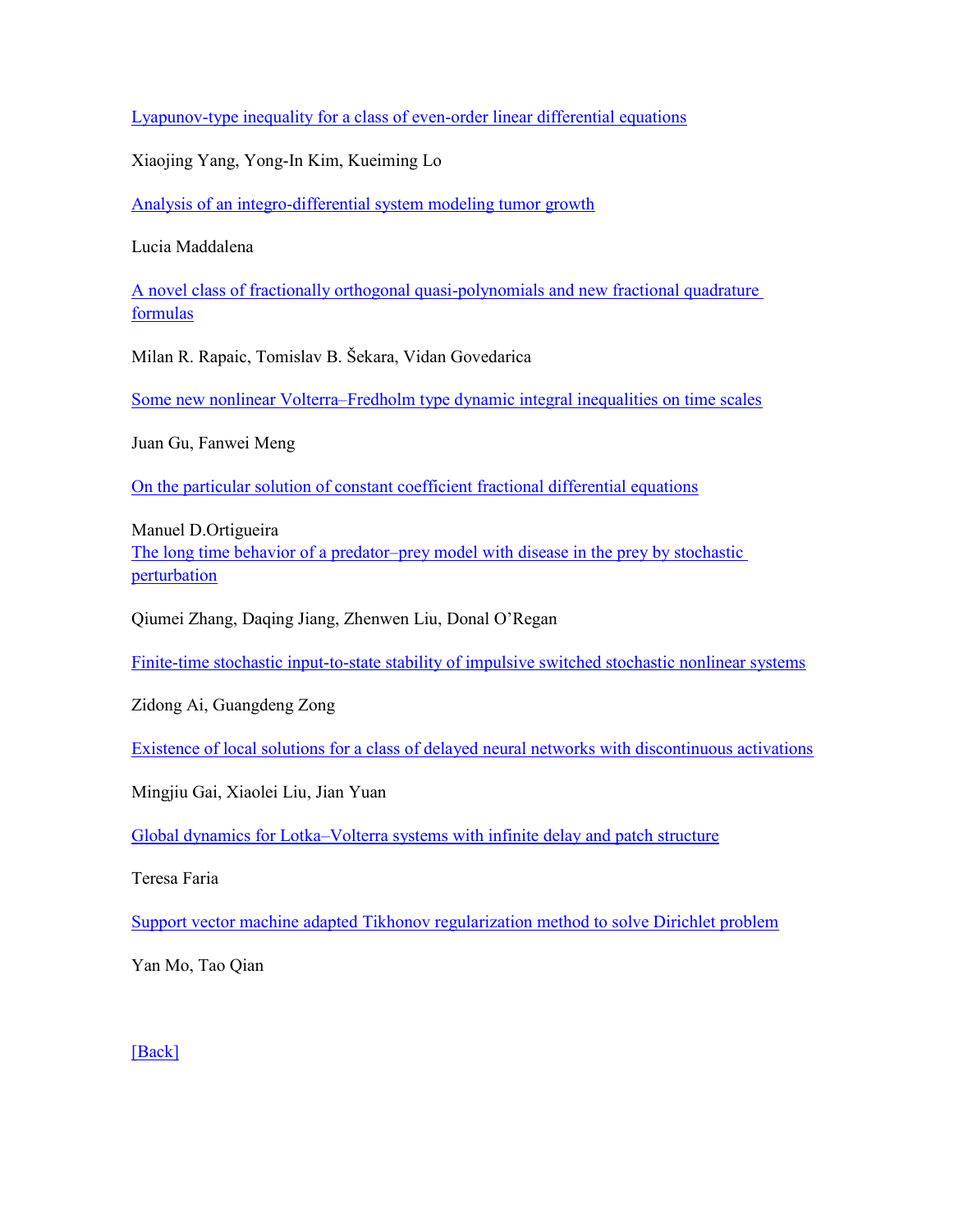# **Communications in Nonlinear Science and Numerical Simulation**

------------------------------------------

Volume 20, Issue 3(selected)

[A theorem of uniqueness of the solution of nonlocal evolution boundary value problem](http://link.springer.com/article/10.2478/s13540-014-0208-y)

Yulian Tsankov

[Analysis of Hamiltonian Boundary Value Methods \(HBVMs\): A class of energy-preserving](http://www.sciencedirect.com/science/article/pii/S1007570414002706)  Runge–[Kutta methods for the numerical solution of polynomial Hamiltonian systems](http://www.sciencedirect.com/science/article/pii/S1007570414002706)

Luigi Brugnano, Felice Iavernaro, Donato Trigiante

[Time-dependent exact solutions for Rosenau](http://www.sciencedirect.com/science/article/pii/S1007570414002810)–Hyman equations with variable coefficients

Wescley Luiz de Souza, Érica de Mello Silva

[Domain decomposition multigrid methods for nonlinear reaction](http://www.sciencedirect.com/science/article/pii/S1007570414003074)–diffusion problems

Arrarás, F.J. Gaspar, L. Portero, C. Rodrigo

[Lyapunov stability theorem about fractional system without and with delay](http://www.sciencedirect.com/science/article/pii/S1007570414002196)

Jian-Bing Hu, Guo-Ping Lu, Shi-Bing Zhang, Ling-Dong Zhao

[A mechanical picture of fractional-order Darcy equation](http://www.sciencedirect.com/science/article/pii/S1007570414002846)

Luca Deseri, Massimiliano Zingales

[Asymptotic behavior of a stochastic non-autonomous predator](http://www.sciencedirect.com/science/article/pii/S100757041400286X)–prey model with impulsive [perturbations](http://www.sciencedirect.com/science/article/pii/S100757041400286X)

Ruihua Wu, Xiaoling Zou, Ke Wang

[Improved conditions for global exponential stability of a general class of memristive neural](http://www.sciencedirect.com/science/article/pii/S1007570414002925)  [networks](http://www.sciencedirect.com/science/article/pii/S1007570414002925)

Ailong Wu, Zhigang Zeng

[Complex projective synchronization in drive-response stochastic coupled networks with](http://www.sciencedirect.com/science/article/pii/S1007570414003177)  [complex-variable systems and coupling time delays](http://www.sciencedirect.com/science/article/pii/S1007570414003177)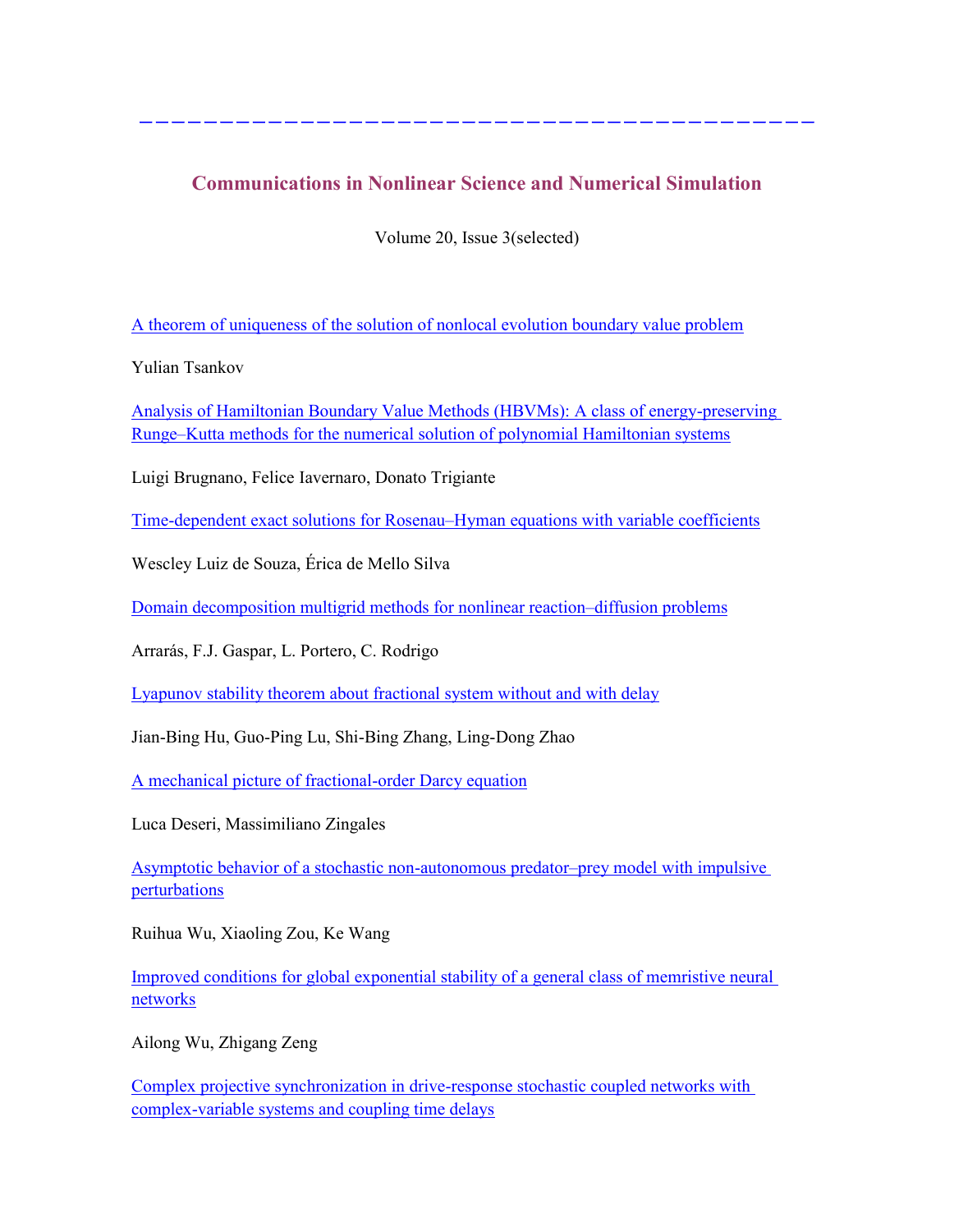Xuefei Wu, Chen Xu, Jianwen Feng

[Stabilizing the unstable periodic orbits of a hybrid chaotic system using optimal control](http://www.sciencedirect.com/science/article/pii/S0960077914001015)

Yosra Miladi, Moez Feki, Nabil Derbel

[Hopf bifurcation of a generalized Moon](http://www.sciencedirect.com/science/article/pii/S1007570414003049)–Rand system

Jaume Llibre, Clàudia Valls

[\[Back\]](file:///C:/Users/Administrator/AppData/Local/Microsoft/Windows/Temporary%20Internet%20Files/FrontPageTempDir/pvw2.htm%231)

# **Paper Highlight**

========================================================================

**Numerical solution of the space fractional Fokker–Planck equation**

-------------------------------------

F. Liu, V. Anh, I. Turner

**Publication information:** F. Liu, V. Anh, I. Turner, Numerical solution of the space fractional Fokker–Planck equation, Journal of Computational and Applied Mathematics, 166(1), 2004, Pages 209-219.

<http://www.sciencedirect.com/science/article/pii/S0377042703008616>

#### **Abstract**

The traditional second-order Fokker–Planck equation may not adequately describe the movement of solute in an aquifer because of large deviation from the dynamics of Brownian motion. Densities of α-stable type have been used to describe the probability distribution of these motions. The resulting governing equation of these motions is similar to the traditional Fokker–Planck equation except that the order  $\alpha$  of the highest derivative is fractional. In this paper, a space fractional Fokker–Planck equation (SFFPE) with instantaneous source is considered. A numerical scheme for solving SFFPE is presented. Using the Riemann–Liouville and Grünwald–Letnikov definitions of fractional derivatives, the SFFPE is transformed into a system of ordinary differential equations (ODE). Then the ODE system is solved by a method of lines. Numerical results for SFFPE with a constant diffusion coefficient are evaluated for comparison with the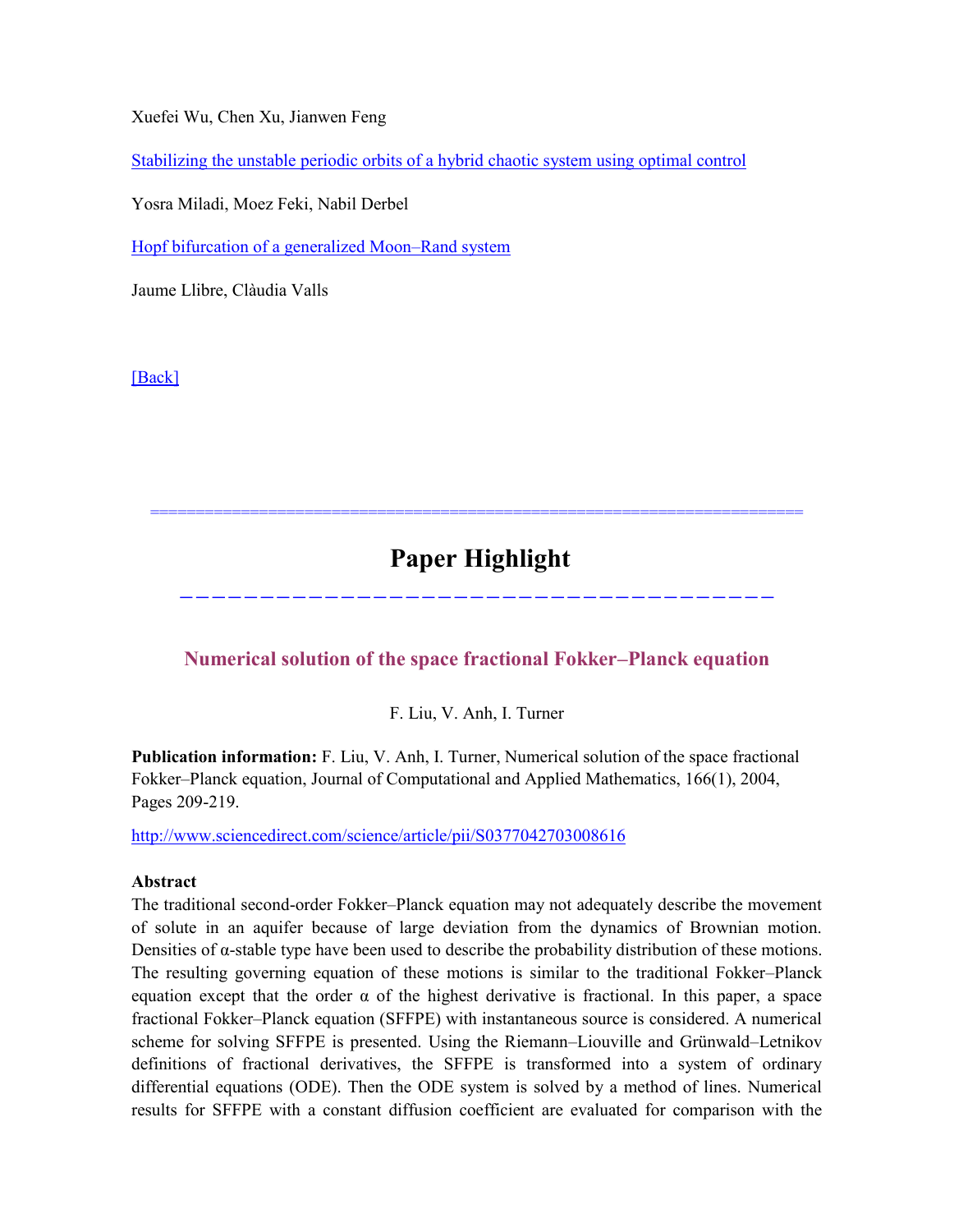known analytical solution. The numerical approximation of SFFPE with a time-dependent diffusion coefficient is also used to simulate Lévy motion withα-stable densities. We will show that the numerical method of SFFPE is able to more accurately model these heavy-tailed motions.

[\[Back\]](file:///C:/Users/Administrator/AppData/Local/Microsoft/Windows/Temporary%20Internet%20Files/FrontPageTempDir/pvw2.htm%231)

**Box-type scheme for fractional sub-diffusion equation with Neumann** 

-------------------------------------

## **boundary conditions**

Xuan Zhao, Zhi-zhong Sun

**Publication information:** Xuan Zhao, Zhi-zhong Sun, box-type scheme for fractional sub-diffusion equation with Neumann boundary conditions, Journal of Computational Physics, 230(15)(2011), pp. 6061-6074.

<http://www.sciencedirect.com/science/article/pii/S0021999111002373>

#### **Abstract**

Combining order reduction approach and L1 discretization, a box-type scheme is presented for solving a class of fractional sub-diffusion equation with Neumann boundary conditions. A new inner product and corresponding norm with a Sobolev embedding inequality are introduced. A novel technique is applied in the proof of both stability and convergence. The global convergence order in maximum norm is  $O(\tau^2 - \alpha + h^2)$ . The accuracy and efficiency of the scheme are checked by two numerical tests.

[\[Back\]](file:///C:/Users/Administrator/AppData/Local/Microsoft/Windows/Temporary%20Internet%20Files/FrontPageTempDir/pvw2.htm%231)

**A semi-discrete finite element method for a class of time-fractional diffusion** 

-------------------------------------

**equations**